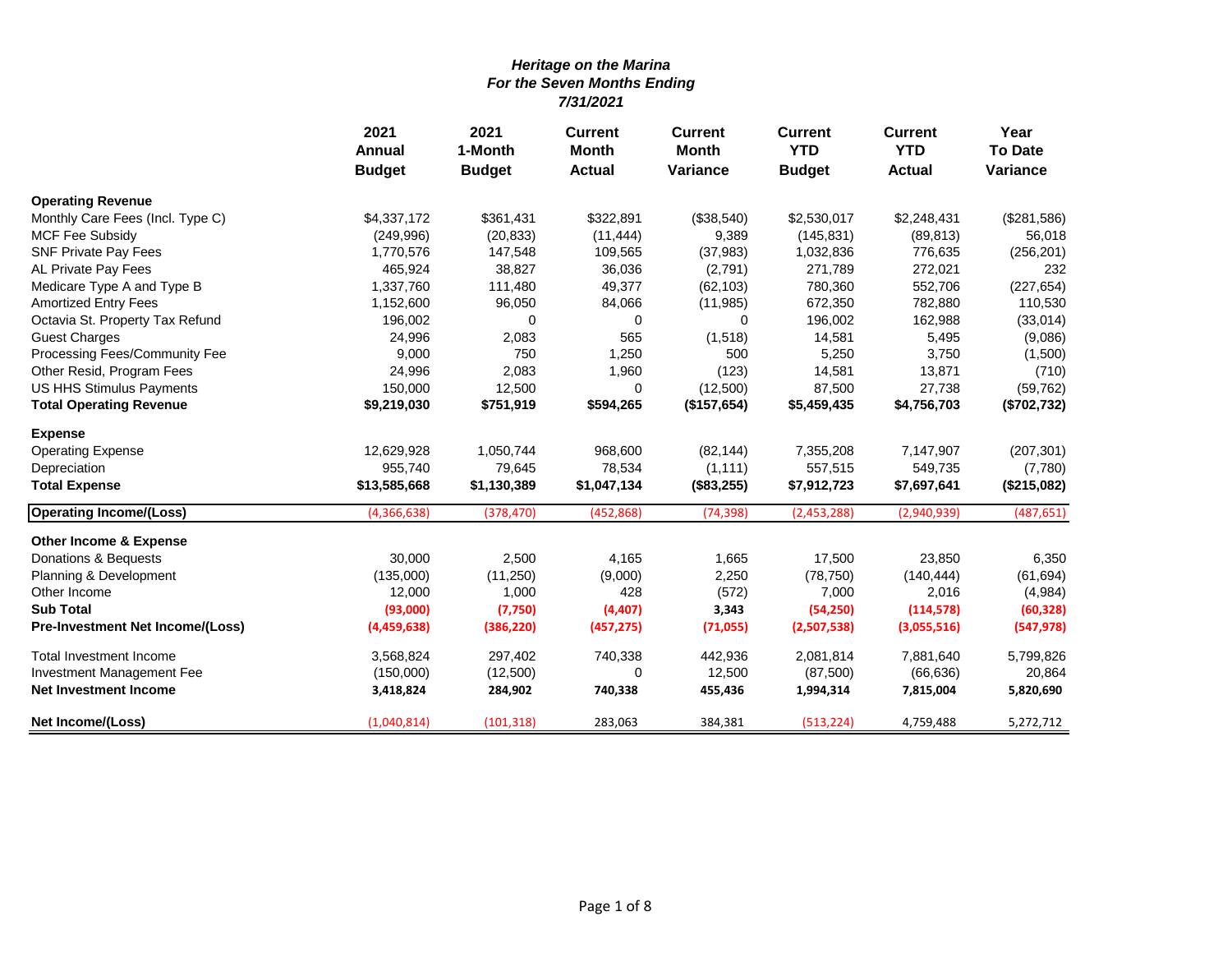|                                   | 2021<br>Annual<br><b>Budget</b> | 2021<br>1-Month | <b>Current</b><br>Month | <b>Current</b><br><b>Month</b> | <b>Current</b><br><b>YTD</b> | <b>Current</b><br><b>YTD</b> | Year<br><b>To Date</b><br>Variance |
|-----------------------------------|---------------------------------|-----------------|-------------------------|--------------------------------|------------------------------|------------------------------|------------------------------------|
|                                   |                                 | <b>Budget</b>   | <b>Actual</b>           | <b>Variance</b>                | <b>Budget</b>                | <b>Actual</b>                |                                    |
| <b>Summary by Department</b>      |                                 |                 |                         |                                |                              |                              |                                    |
| <b>Health Center</b>              | 3,177,744                       | 264,812         | 242,848                 | 21,964                         | 1,853,684                    | 1,876,154                    | (22, 470)                          |
| <b>Food Service</b>               | 2,768,568                       | 230.714         | 224,664                 | 6,050                          | 1,614,998                    | 1,606,270                    | 8,728                              |
| Administration                    | 2,188,980                       | 180,665         | 191,726                 | (11,061)                       | 1,264,655                    | 1,279,362                    | (14, 707)                          |
| Maintenance & Security            | 1,027,992                       | 85,666          | 65,672                  | 19,994                         | 599,662                      | 623,361                      | (23, 699)                          |
| <b>General Expense</b>            | 985,464                         | 82,122          | 83,362                  | (1,240)                        | 574,854                      | 566,893                      | 7.961                              |
| Housekeeping                      | 617,388                         | 51,449          | 52,756                  | (1,307)                        | 360,143                      | 350,428                      | 9,715                              |
| Activities/Wellness               | 528.816                         | 44,068          | 39.997                  | 4,071                          | 308,476                      | 258,182                      | 50,294                             |
| Other Nursing and Medical Related | 911,232                         | 75,936          | 62,757                  | 13,179                         | 531,552                      | 421,328                      | 110,224                            |
| Medicare                          | 423,744                         | 35,312          | 4,818                   | 30,494                         | 247,184                      | 165,928                      | 81,256                             |
| Total                             | 12,629,928                      | 1,050,744       | 968,600                 | 82,144                         | 7,355,208                    | 7,147,907                    | 207,301                            |
| <b>Grand Total</b>                | 12,629,928                      | 1,050,744       | 968,600                 | 82,144                         | 7,355,208                    | 7,147,907                    | 207,301                            |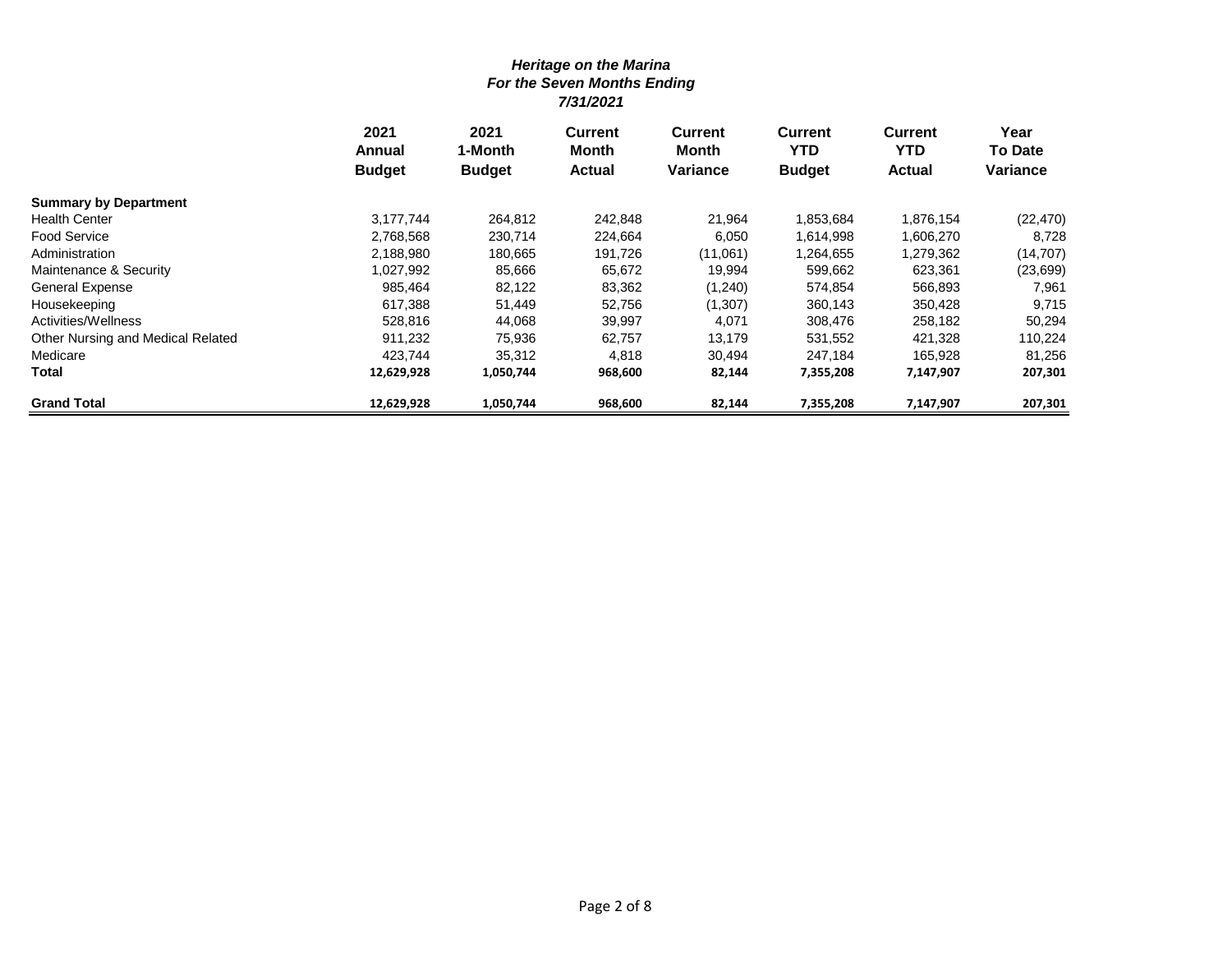|                                       | 2021          | 2021          | <b>Current</b><br><b>Current</b> |              | <b>Current</b> | <b>Current</b> | Year           |
|---------------------------------------|---------------|---------------|----------------------------------|--------------|----------------|----------------|----------------|
|                                       | <b>Annual</b> | 1-Month       | <b>Month</b>                     | <b>Month</b> | <b>YTD</b>     | <b>YTD</b>     | <b>To Date</b> |
|                                       | <b>Budget</b> | <b>Budget</b> | <b>Actual</b>                    | Variance     | <b>Budget</b>  | <b>Actual</b>  | Variance       |
| <b>Summary by Expense</b>             |               |               |                                  |              |                |                |                |
| Wages & Salaries                      | 5,328,048     | 444,004       | 406,425                          | 37,579       | 3,108,028      | 2,928,993      | 179,035        |
| <b>Employee Benefits</b>              | 1,251,636     | 104,303       | 101,920                          | 2,383        | 730,121        | 781,065        | (50, 944)      |
| Workers Comp Insurance                | 225,408       | 18,784        | 21,570                           | (2,786)      | 131,488        | 138,957        | (7, 469)       |
| Unemployment                          | 39,996        | 3,333         | 837                              | 2,496        | 23,331         | 15,781         | 7,550          |
| Vacations & Holidays                  | 485,208       | 40,434        | 46,909                           | (6, 475)     | 283,038        | 306,070        | (23,032)       |
| Food                                  | 528,396       | 44,033        | 41,665                           | 2,368        | 308,231        | 260,801        | 47,430         |
| Food-Wine & Beer                      | 12,996        | 1,083         | 2,516                            | (1, 433)     | 7,581          | 15,232         | (7,651)        |
| <b>Utilities</b>                      | 642,216       | 53,518        | 58,267                           | (4,749)      | 374,626        | 385,528        | (10, 902)      |
| <b>Professional Fees</b>              | 217,104       | 18,092        | 13,674                           | 4,418        | 126,644        | 161,458        | (34, 814)      |
| <b>Security Services</b>              | 222,864       | 18,572        | 13,948                           | 4,624        | 130,004        | 128,108        | 1,896          |
| Insurance                             | 268,248       | 22,354        | 20,958                           | 1,396        | 156,478        | 146,164        | 10,314         |
| Contract, Grounds Maintenance         | 189,432       | 15,786        | 9,519                            | 6,267        | 110,502        | 101,643        | 8,859          |
| Cleaning Supp & Paper Products        | 160,308       | 13,359        | 13,764                           | (405)        | 93,513         | 103,010        | (9, 497)       |
| Equipment & Long term Maintenance     | 183,996       | 15,333        | 3,445                            | 11,888       | 107,331        | 133,479        | (26, 148)      |
| Hsehld, Equip, & Carpet Replacement   | 39,120        | 3,260         | 1,426                            | 1,834        | 22,820         | 36,676         | (13, 856)      |
| Maintenance Expendable Supplies       | 24,996        | 2,083         | 2,849                            | (766)        | 14,581         | 19,225         | (4, 644)       |
| <b>Outside Services</b>               | 1,693,716     | 141,143       | 116,734                          | 24,409       | 988,001        | 913,763        | 74,238         |
| <b>Accounting Fees</b>                | 80,004        | 6,667         | $\mathbf 0$                      | 6,667        | 46,669         | 55,810         | (9, 141)       |
| Legal Fees                            | 75,000        | 6,250         | 28,860                           | (22, 610)    | 43,750         | 63,778         | (20, 028)      |
| Activities, Chapel, Arts, O&A, Gorman | 82,752        | 6,896         | 2,530                            | 4,366        | 48,272         | 21,771         | 26,501         |
| Marketing                             | 137,004       | 11,417        | 6,640                            | 4,777        | 79,919         | 59,073         | 20,846         |
| Development                           | 12,000        | 1,000         | 0                                | 1,000        | 7,000          | 8,223          | (1, 223)       |
| IL/AL Medical Fees & Services         | 61,428        | 5,119         | 4,089                            | 1,030        | 35,833         | 37,690         | (1, 857)       |
| <b>Medical Supplies</b>               | 102,144       | 8,512         | 6,854                            | 1,658        | 59,584         | 60,096         | (512)          |
| <b>Association Dues</b>               | 24,000        | 2,000         | 1,963                            | 37           | 14,000         | 11,667         | 2,333          |
| Licenses, taxes, fees                 | 52,356        | 4,363         | 5,355                            | (992)        | 30,541         | 34,972         | (4, 431)       |
| Communications                        | 21,504        | 1,792         | 417                              | 1,375        | 12,544         | 9,812          | 2,732          |
| Office Supplies/Computers/IT          | 87,528        | 7,294         | 6,706                            | 588          | 51,058         | 59,490         | (8, 432)       |
| <b>Board Expense</b>                  | 5,004         | 417           | 0                                | 417          | 2,919          | $\mathbf 0$    | 2,919          |
| <b>Holiday Party</b>                  | 21,000        | 0             | $\Omega$                         | $\mathbf 0$  | $\Omega$       | 3,202          | (3,202)        |
| Continuing Education/In-Service       | 11,508        | 959           | 318                              | 641          | 6,713          | 4,742          | 1,971          |
| Conference & Travel                   | 5,004         | 417           | 0                                | 417          | 2,919          | 1,117          | 1,802          |
| Van Expense                           | 16,680        | 1,390         | 3,349                            | (1,959)      | 9,730          | 11,202         | (1, 472)       |
| COVID-19 Related                      | 335,016       | 27,918        | 25,551                           | 2,367        | 195,426        | 134,538        | 60,888         |
| Miscellaneous                         | 11,748        | 979           | 85                               | 894          | 6,853          | 2,688          | 4,165          |
| Less Transfer for Arts, O&A Programs  | (25, 440)     | (2, 120)      | (546)                            | (1, 574)     | (14, 840)      | (7, 917)       | (6,923)        |
| <b>Total</b>                          | 12,629,928    | 1,050,744     | 968,600                          | 82,144       | 7,355,208      | 7,147,907      | 207,301        |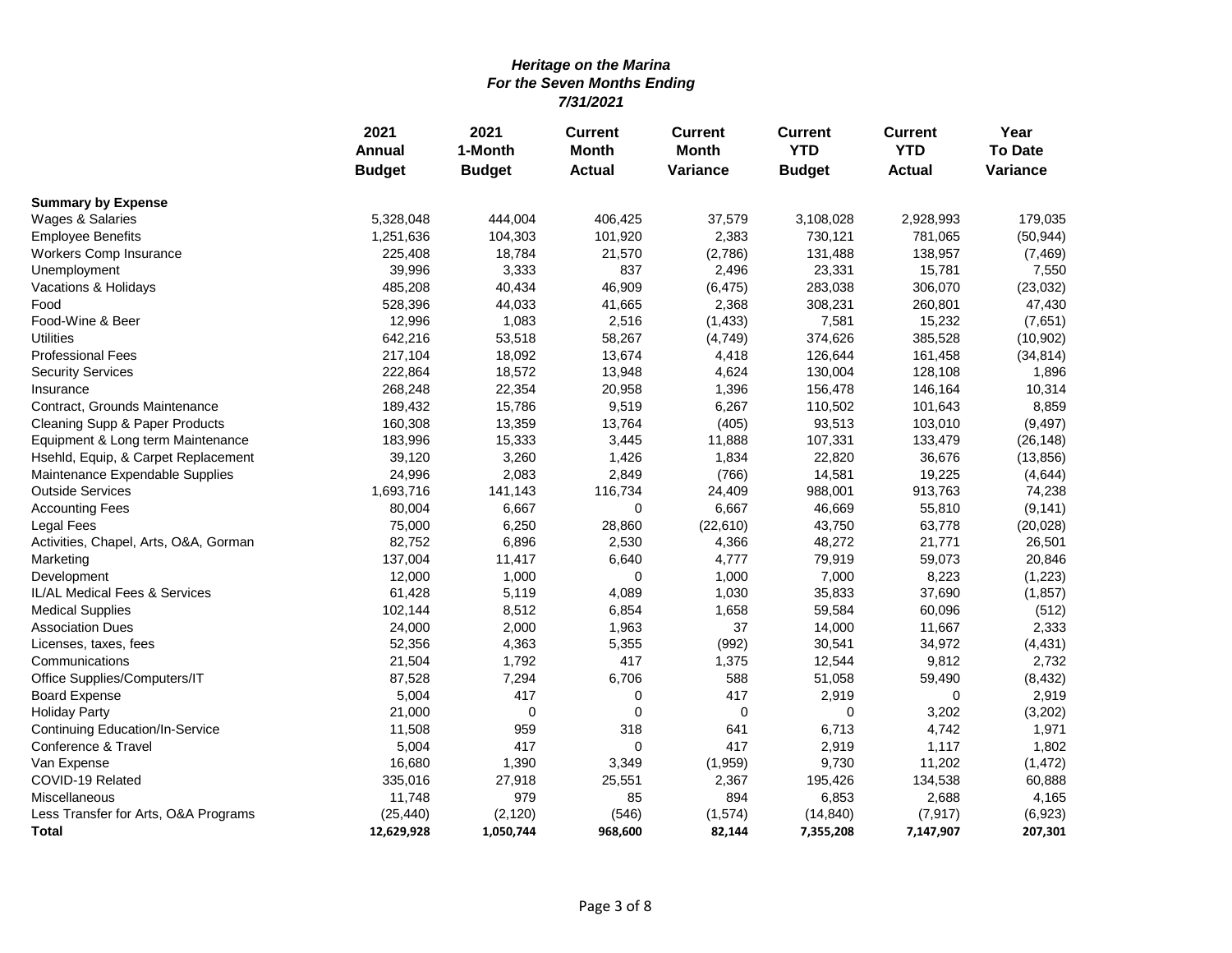|                                               | 2021          | 2021<br><b>Current</b> | <b>Current</b> | <b>Current</b> | <b>Current</b> | Year          |                |
|-----------------------------------------------|---------------|------------------------|----------------|----------------|----------------|---------------|----------------|
|                                               | <b>Annual</b> | 1-Month                | <b>Month</b>   | <b>Month</b>   | <b>YTD</b>     | <b>YTD</b>    | <b>To Date</b> |
|                                               | <b>Budget</b> | <b>Budget</b>          | <b>Actual</b>  | Variance       | <b>Budget</b>  | <b>Actual</b> | Variance       |
| <b>Food Service</b>                           |               |                        |                |                |                |               |                |
| Wages & Salaries                              | 490,020       | 40,835                 | 35,339         | 5,496          | 285,845        | 263,449       | 22,396         |
| <b>Employee Benefits</b>                      | 83,352        | 6,946                  | 11,001         | (4,055)        | 48,622         | 100,614       | (51, 992)      |
| Workers Comp Insurance                        | 34,668        | 2,889                  | 3,297          | (408)          | 20,223         | 21,396        | (1, 173)       |
| Vacations & Holidays                          | 38,160        | 3,180                  | 3,190          | (10)           | 22,260         | 21,919        | 341            |
| Food                                          | 528,396       | 44,033                 | 41,665         | 2,368          | 308,231        | 260,801       | 47,430         |
| Food-Wine & Beer                              | 12,996        | 1,083                  | 2,516          | (1, 433)       | 7,581          | 15,232        | (7,651)        |
| Management Fees                               | 58,824        | 4,902                  | 4,975          | (73)           | 34,314         | 34,247        | 67             |
| <b>Cleaning Supplies &amp; Paper Products</b> | 75,000        | 6,250                  | 5,435          | 815            | 43,750         | 59,267        | (15, 517)      |
| <b>Household Replacements</b>                 | 20,004        | 1,667                  | 1,426          | 241            | 11,669         | 11,502        | 167            |
| <b>Equipment Maintenance</b>                  | 20,004        | 1,667                  | 338            | 1,329          | 11,669         | 12,818        | (1, 149)       |
| <b>Contract Maintenance</b>                   | 20,004        | 1,667                  | 1,200          | 467            | 11,669         | 11,638        | 31             |
| Licenses                                      | 1,704         | 142                    | 105            | 37             | 994            | 732           | 262            |
| <b>Office Supplies/Printing</b>               | 17,256        | 1,438                  | 1,392          | 46             | 10,066         | 6,725         | 3,341          |
| <b>Outside Services</b>                       | 1,212,180     | 101,015                | 102,457        | (1, 442)       | 707,105        | 710,089       | (2,984)        |
| COVID-19 Related                              | 150,000       | 12,500                 | 10,245         | 2,255          | 87,500         | 73,154        | 14,346         |
| <b>Miscellaneous</b>                          | 6,000         | 500                    | 85             | 415            | 3,500          | 2,688         | 812            |
| <b>Total Food Service</b>                     | 2,768,568     | 230,714                | 224,664        | 6,050          | 1,614,998      | 1,606,270     | 8,728          |
| Housekeeping                                  |               |                        |                |                |                |               |                |
| Salaries & Wages                              | 317,580       | 26,465                 | 28,152         | (1,687)        | 185,255        | 186,681       | (1, 426)       |
| <b>Employee Benefits</b>                      | 125,160       | 10,430                 | 10,867         | (437)          | 73,010         | 75,409        | (2, 399)       |
| Workers Comp Insurance                        | 20,904        | 1,742                  | 2,103          | (361)          | 12,194         | 13,034        | (840)          |
| Vacations & Holidays                          | 30,144        | 2,512                  | 2,967          | (455)          | 17,584         | 19,238        | (1,654)        |
| <b>Cleaning Supplies &amp; Paper Products</b> | 83,760        | 6,980                  | 8,330          | (1, 350)       | 48,860         | 43,743        | 5,117          |
| <b>Household Replacements</b>                 | 5,004         | 417                    | 0              | 417            | 2,919          | (325)         | 3,244          |
| <b>Carpet Replacements</b>                    | 5,004         | 417                    | 0              | 417            | 2,919          | 0             | 2,919          |
| <b>Outside Services</b>                       | 12,996        | 1,083                  | 0              | 1,083          | 7,581          | 4,900         | 2,681          |
| COVID-19 Related                              | 16,584        | 1,382                  | 338            | 1,044          | 9,674          | 5,942         | 3,732          |
| Miscellaneous                                 | 252           | 21                     | $\Omega$       | 21             | 147            | 0             | 147            |
| <b>Total Housekeeping</b>                     | 617,388       | 51,449                 | 52,756         | (1, 307)       | 360,143        | 350,428       | 9,715          |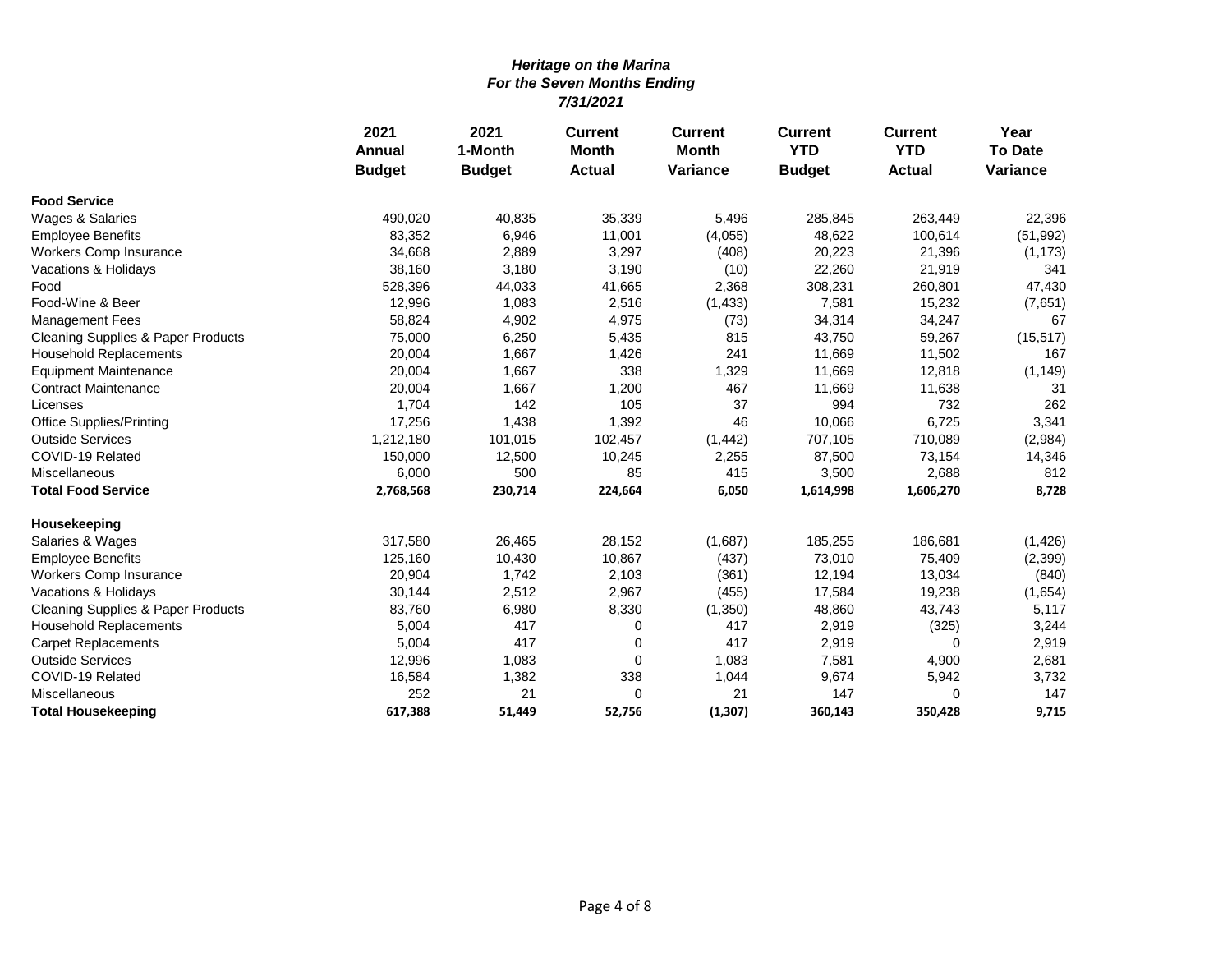|                                         | 2021          | 2021<br><b>Current</b><br><b>Current</b> | <b>Current</b> | <b>Current</b>  | Year          |               |                |
|-----------------------------------------|---------------|------------------------------------------|----------------|-----------------|---------------|---------------|----------------|
|                                         | <b>Annual</b> | 1-Month                                  | <b>Month</b>   | <b>Month</b>    | <b>YTD</b>    | <b>YTD</b>    | <b>To Date</b> |
|                                         | <b>Budget</b> | <b>Budget</b>                            | <b>Actual</b>  | <b>Variance</b> | <b>Budget</b> | <b>Actual</b> | Variance       |
| <b>Maintenance &amp; Security</b>       |               |                                          |                |                 |               |               |                |
| Wages & Salaries                        | 307,224       | 25,602                                   | 22,660         | 2,942           | 179,214       | 169,453       | 9,761          |
| <b>Employee Benefits</b>                | 65,364        | 5,447                                    | 4,891          | 556             | 38,129        | 35,881        | 2,248          |
| Workers Comp Insurance                  | 14,304        | 1,192                                    | 1,288          | (96)            | 8,344         | 8,566         | (222)          |
| Vacations & Holidays                    | 23,040        | 1,920                                    | 2,453          | (533)           | 13,440        | 16,352        | (2, 912)       |
| <b>Security Services</b>                | 222,864       | 18,572                                   | 13,948         | 4,624           | 130,004       | 128,108       | 1,896          |
| Van/Transportation                      | 16,680        | 1,390                                    | 3,349          | (1,959)         | 9,730         | 11,202        | (1, 472)       |
| <b>Equipment Maintenance</b>            | 159,996       | 13,333                                   | 1,645          | 11,688          | 93,331        | 116,547       | (23, 216)      |
| <b>Contract Maintenance</b>             | 77,436        | 6,453                                    | 4,538          | 1,915           | 45,171        | 46,326        | (1, 155)       |
| <b>Expendable Supplies</b>              | 24,996        | 2,083                                    | 2,849          | (766)           | 14,581        | 19,225        | (4,644)        |
| <b>Equipment Replacements</b>           | 6,600         | 550                                      | $\Omega$       | 550             | 3,850         | 23,827        | (19, 977)      |
| <b>Grounds Maintenance</b>              | 81,996        | 6,833                                    | 3,770          | 3,063           | 47,831        | 39,519        | 8,312          |
| COVID-19 Related                        | 24,996        | 2,083                                    | 4,281          | (2, 198)        | 14,581        | 8,353         | 6,228          |
| Miscellaneous                           | 2,496         | 208                                      | 0              | 208             | 1,456         | 0             | 1,456          |
| <b>Total Maintenance &amp; Security</b> | 1,027,992     | 85,666                                   | 65,672         | 19,994          | 599,662       | 623,361       | (23, 699)      |
| <b>Activities/Wellness</b>              |               |                                          |                |                 |               |               |                |
| Wages & Salaries                        | 321,552       | 26,796                                   | 25,982         | 814             | 187,572       | 169,861       | 17,711         |
| <b>Employee Benefits</b>                | 87,876        | 7,323                                    | 7,393          | (70)            | 51,261        | 43,205        | 8,056          |
| Workers Comp Insurance                  | 15,360        | 1,280                                    | 1,470          | (190)           | 8,960         | 9,478         | (518)          |
| Vacations & Holidays                    | 33,276        | 2,773                                    | 3,167          | (394)           | 19,411        | 21,209        | (1,798)        |
| Activities                              | 50,832        | 4,236                                    | 1,985          | 2,251           | 29,652        | 13,674        | 15,979         |
| <b>Chapel Expense</b>                   | 6,480         | 540                                      | 0              | 540             | 3,780         | 180           | 3,600          |
| COVID-19 Related                        | 13,440        | 1,120                                    | $\Omega$       | 1,120           | 7,840         | 575           | 7,265          |
| Misc Exp for Arts, O&A, Gorman Programs | 25,440        | 2,120                                    | 546            | 1,574           | 14,840        | 7,917         | 6,923          |
| Transfer for Arts, O&A, Gorman Programs | (25, 440)     | (2, 120)                                 | (546)          | (1, 574)        | (14, 840)     | (7, 917)      | (6,923)        |
| <b>Total Activities</b>                 | 528,816       | 44,068                                   | 39,997         | 4,071           | 308,476       | 258,182       | 50,294         |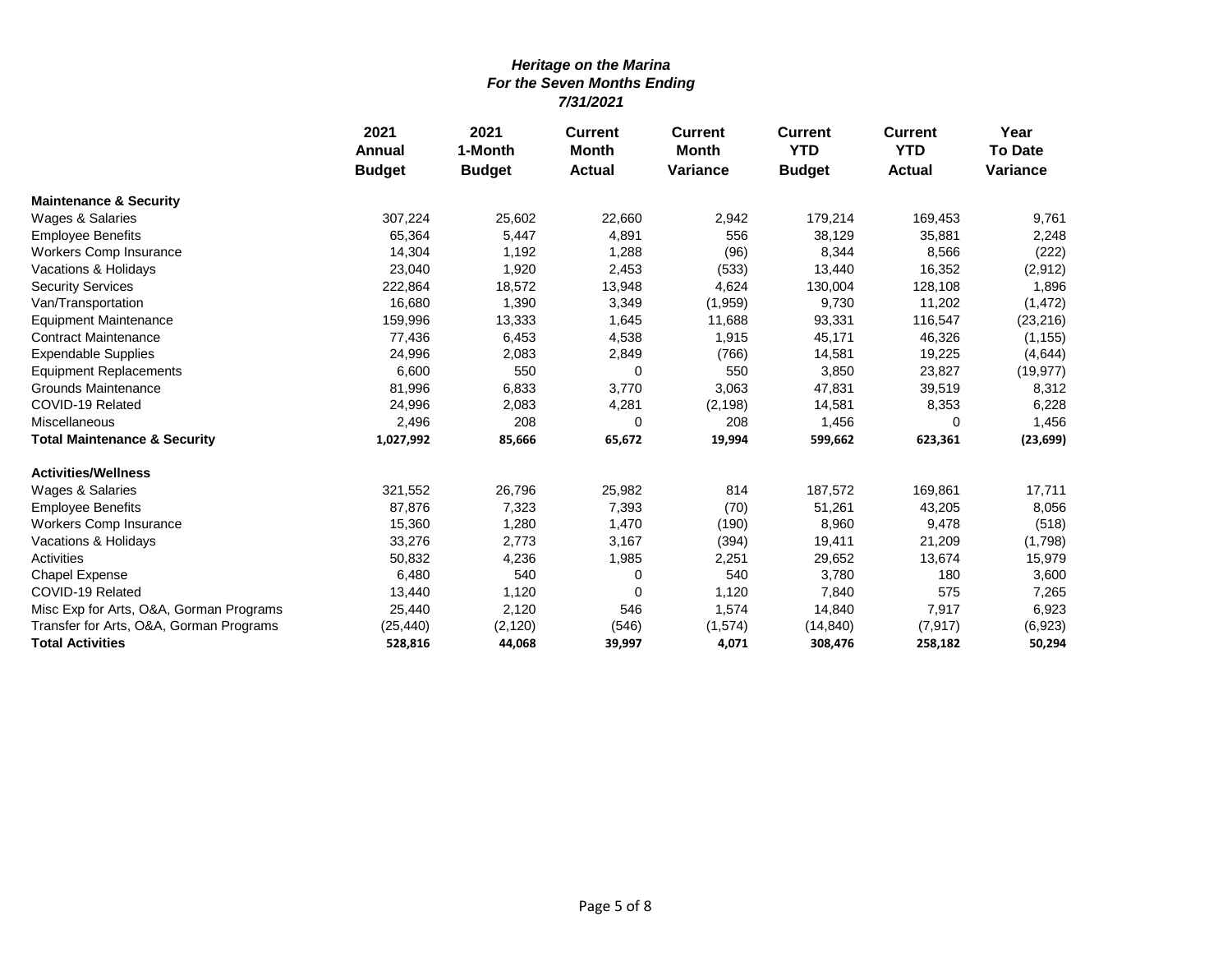|                                          | 2021          | 2021<br><b>Current</b><br><b>Current</b> | <b>Current</b> | <b>Current</b> | Year          |               |                |
|------------------------------------------|---------------|------------------------------------------|----------------|----------------|---------------|---------------|----------------|
|                                          | Annual        | 1-Month                                  | <b>Month</b>   | <b>Month</b>   | <b>YTD</b>    | <b>YTD</b>    | <b>To Date</b> |
|                                          | <b>Budget</b> | <b>Budget</b>                            | <b>Actual</b>  | Variance       | <b>Budget</b> | <b>Actual</b> | Variance       |
| <b>Health Center</b>                     |               |                                          |                |                |               |               |                |
| Wages & Salaries                         | 2,089,320     | 174,110                                  | 161,210        | 12,900         | 1,218,770     | 1,232,045     | (13, 275)      |
| <b>Employee Benefits</b>                 | 485,148       | 40,429                                   | 37,998         | 2,431          | 283,003       | 320,073       | (37,070)       |
| <b>Workers Comp Insurance</b>            | 97,908        | 8,159                                    | 9,161          | (1,002)        | 57,113        | 60,206        | (3,093)        |
| Vacations & Holidays                     | 171,900       | 14,325                                   | 17,338         | (3,013)        | 100,275       | 117,780       | (17, 505)      |
| <b>Professional Fees</b>                 | 64,776        | 5,398                                    | 2,500          | 2,898          | 37,786        | 39,028        | (1,242)        |
| <b>Medical Supplies</b>                  | 67,140        | 5,595                                    | 6,143          | (548)          | 39,165        | 40,802        | (1,637)        |
| <b>Household Replacements</b>            | 2,508         | 209                                      | 0              | 209            | 1,463         | 1,672         | (209)          |
| <b>Outside Services</b>                  | 27,300        | 2,275                                    | 2,066          | 209            | 15,925        | 10,809        | 5,116          |
| Licenses                                 | 26,004        | 2,167                                    | 2,072          | 95             | 15,169        | 14,504        | 665            |
| <b>Medical Fees</b>                      | 28,428        | 2,369                                    | 1,583          | 787            | 16,583        | 19,362        | (2,779)        |
| <b>Equipment Maintenance</b>             | 3,996         | 333                                      | 1,463          | (1, 130)       | 2,331         | 2,309         | 22             |
| Communications                           | 6,504         | 542                                      | 316            | 226            | 3,794         | 3,513         | 281            |
| <b>Continuing Education/Inservice</b>    | 5,004         | 417                                      | 0              | 417            | 2,919         | 50            | 2,869          |
| <b>Office Supplies/Printing</b>          | 5,268         | 439                                      | $\mathbf 0$    | 439            | 3,073         | 2,051         | 1,022          |
| <b>Contract Maintenance</b>              | 9,996         | 833                                      | 11             | 822            | 5,831         | 4,159         | 1,672          |
| COVID-19 Related                         | 84,996        | 7,083                                    | 988            | 6,095          | 49,581        | 7,791         | 41,790         |
| <b>Total Health Center and Nursing</b>   | 3,177,744     | 264,812                                  | 242,848        | 21,964         | 1,853,684     | 1,876,154     | (22, 470)      |
| <b>Other Nursing and Medical Related</b> |               |                                          |                |                |               |               |                |
| Wages & Salaries                         | 561,456       | 46,788                                   | 40,748         | 6,040          | 327,516       | 267,475       | 60,041         |
| <b>Employee Benefits</b>                 | 172,548       | 14,379                                   | 8,637          | 5,742          | 100,653       | 60,512        | 40,141         |
| <b>Workers Comp Insurance</b>            | 36,888        | 3,074                                    | 3,767          | (693)          | 21,518        | 22,967        | (1, 449)       |
| Vacations & Holidays                     | 52,344        | 4,362                                    | 4,354          | 8              | 30,534        | 28,953        | 1,581          |
| COVID-19 Related                         | 24,996        | 2,083                                    | 243            | 1,840          | 14,581        | 5,593         | 8,988          |
| <b>Outside Medical Fees, Services</b>    | 9,996         | 833                                      | 438            | 395            | 5,831         | 3,908         | 1,923          |
| <b>Professional Fees</b>                 | 30,000        | 2,500                                    | 2,500          | 0              | 17,500        | 17,500        | $\Omega$       |
| Other Exp for IL/AL Medical Care         | 23,004        | 1,917                                    | 2,069          | (152)          | 13,419        | 14,420        | (1,001)        |
| <b>Total Other Nursing and Medical</b>   | 911,232       | 75,936                                   | 62,757         | 13,179         | 531,552       | 421,328       | 110,224        |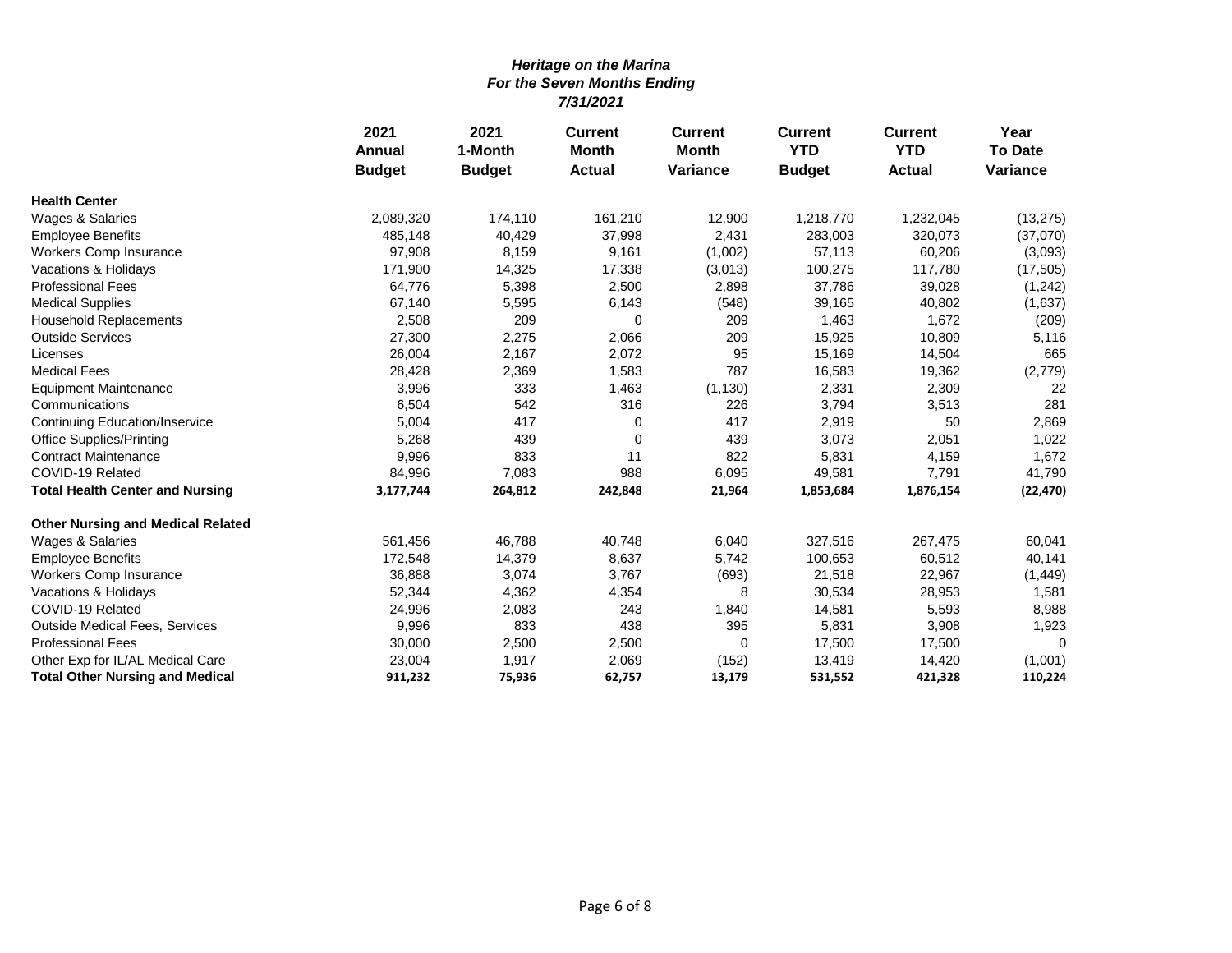|                          | 2021<br>Annual<br><b>Budget</b> | 2021<br>1-Month<br><b>Budget</b> | <b>Current</b><br>Month<br><b>Actual</b> | Current<br>Month<br><b>Variance</b> | <b>Current</b><br><b>YTD</b><br><b>Budget</b> | Current<br>YTD<br><b>Actual</b> | Year<br><b>To Date</b><br>Variance |
|--------------------------|---------------------------------|----------------------------------|------------------------------------------|-------------------------------------|-----------------------------------------------|---------------------------------|------------------------------------|
| <b>Medicare</b>          |                                 |                                  |                                          |                                     |                                               |                                 |                                    |
| <b>Medical Supplies</b>  | 35.004                          | 2,917                            | 711                                      | 2,206                               | 20.419                                        | 19,294                          | 1,125                              |
| <b>Professional Fees</b> | 12.504                          | 1,042                            | 0                                        | 1,042                               | 7,294                                         | 6,570                           | 724                                |
| COVID-19 Related         |                                 |                                  | 0                                        | 0                                   |                                               |                                 | $\mathbf{0}$                       |
| <b>Outside Services</b>  | 376,236                         | 31,353                           | 4,106                                    | 27.247                              | 219.471                                       | 140,063                         | 79,408                             |
| <b>Total Medicare</b>    | 423.744                         | 35,312                           | 4,818                                    | 30,494                              | 247.184                                       | 165,928                         | 81,256                             |